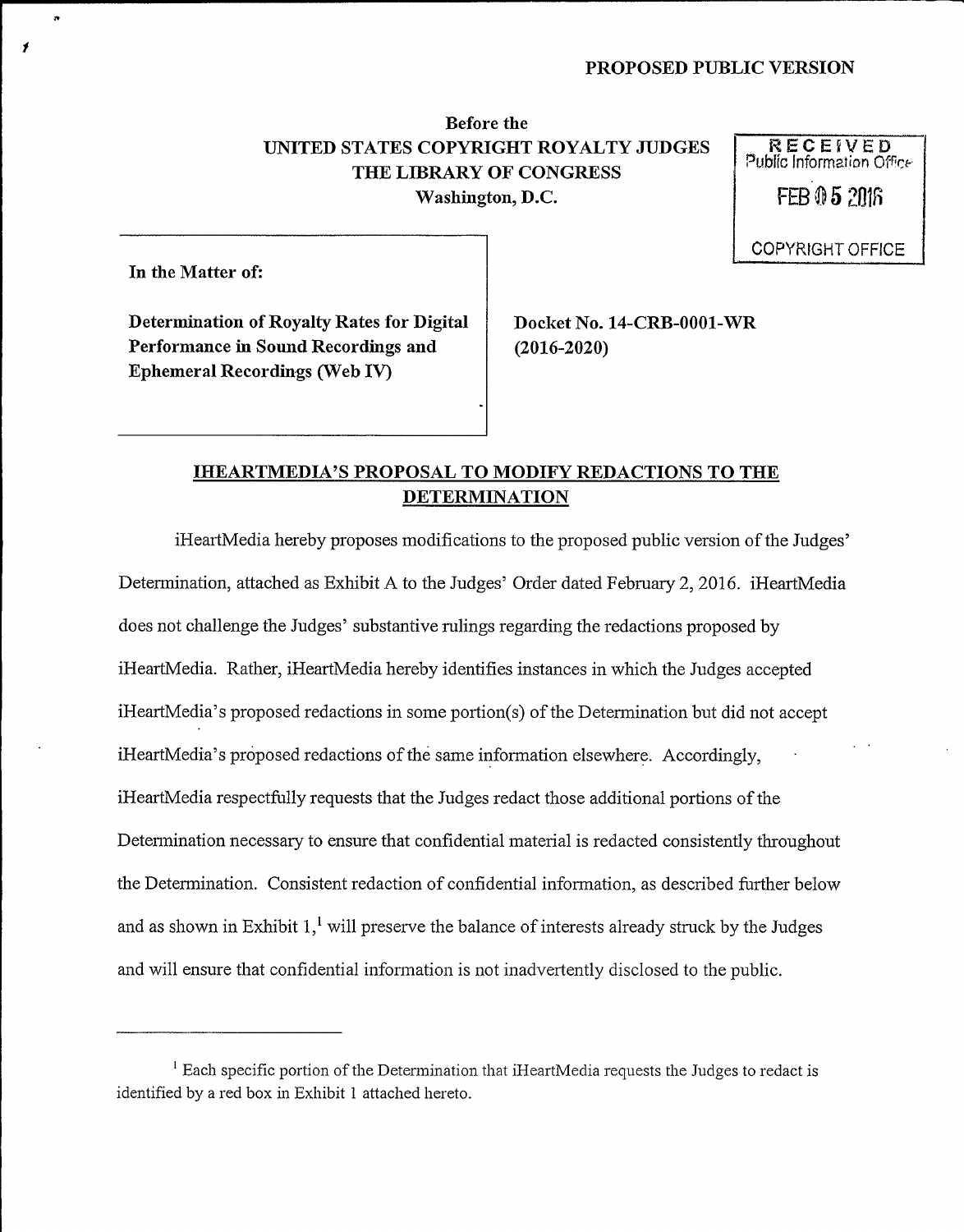1. The Judges generally redacted references to the fact that the iHeartMedia-Warner agreement had an initial term of years, see, e.g., Determination at 140, 148, 159, but the Judges did not redact the portions of the table on pages 137–38 of the Determination that reveal that same initial term, see Ex. 1.

 $\bullet$ 

×

2. The Judges redacted references to the iHeartMedia-Warner agreement and the dollar amount of the fee associated with that agreement, see, e.g., Determination at 145, 150, 165—66, but the Judges did not redact that same information in three places in the final paragraph on page 165, see Ex. 1.

3. The Judges redacted the reference on page 150 (para. 2, line 6) of the Determination to the number of campaigns that Warner was entitled to receive under the iHeartMedia-Warner agreement, but the Judges did not redact a reference to that same number on page 145 (second bullet, line 8) of the Determination, see Ex. 1.

4. The Judges redacted the reference on page 150 (para. 1, line 7) of the Determination to the that iHeartMedia was required to include under its agreement with Warner, but the Judges did not redact a reference to that same phrase on page 145 (second bullet, line 5) of the Determination, see Ex. 1.

5. The Judges redacted the reference on page 162 (para. 4, line 7) of the Determination to the fact that the dollar value assigned to AIP in the iHeartMedia-Warner agreement was used to see the set of the set of the set of the set of the set of the set of the set of the set of the set of the set of the set of the set of the set of the set of the set of the set of the set of the set o Judges did not redact a substantially similar reference on page 163 (para. 3, lines 3–4) of the Determination, see Ex. 1.

 $\mathbf{2}$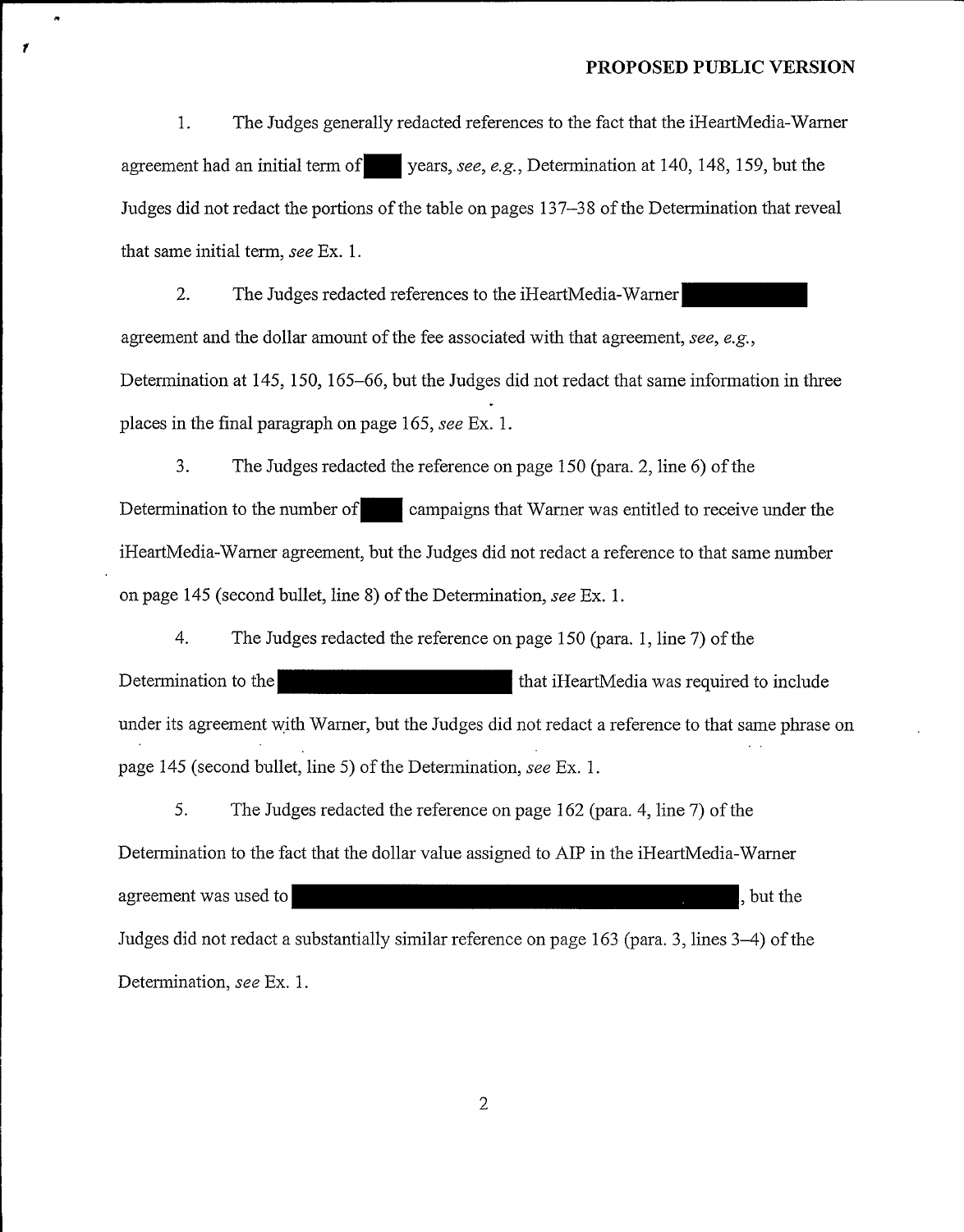$\label{eq:2.1} \mathcal{L}(\mathcal{L}^{\mathcal{L}}_{\mathcal{L}}(\mathcal{L}^{\mathcal{L}}_{\mathcal{L}})) \leq \mathcal{L}(\mathcal{L}^{\mathcal{L}}_{\mathcal{L}}(\mathcal{L}^{\mathcal{L}}_{\mathcal{L}})) \leq \mathcal{L}(\mathcal{L}^{\mathcal{L}}_{\mathcal{L}}(\mathcal{L}^{\mathcal{L}}_{\mathcal{L}}))$ 

6. The Judges redacted references to the downward adjustment for proposed by iHeartMedia, see Determination at 168 (para. 1, lines  $4 \& 6$ ; para. 2, line 1), but the Judges did not redact that same percentage figure in paragraph 5, line 3 of page 168, see Ex. 1.

7. The Judges redacted references to the model shared with the iHeartMedia Board in connection with the iHeartMedia-Warner agreement and the dollar value of the incremental rate calculated by Professor Fischel based on the "No Growth" model, see Determination at 152—53, but the Judges did not redact that same information in two places in footnote 171 on page 153, see Ex. 1.

\* \* \* \*

For the foregoing reasons, iHeartMedia respectfully requests that the Judges redact the portions of the Determination identified in Exhibit 1 and described above.

 $\label{eq:2.1} \frac{d\mathbf{r}}{d\mathbf{r}} = \frac{1}{2} \left( \frac{\partial \mathbf{r}}{d\mathbf{r}} + \frac{\partial \mathbf{r}}{d\mathbf{r}} \right) \mathbf{r} \quad \text{and} \quad \mathbf{r} = \frac{1}{2} \left( \frac{\partial \mathbf{r}}{d\mathbf{r}} + \frac{\partial \mathbf{r}}{d\mathbf{r}} \right) \mathbf{r} \quad \text{and} \quad \mathbf{r} = \frac{1}{2} \left( \frac{\partial \mathbf{r}}{d\mathbf{r}} + \frac{\partial \mathbf{r}}{d\mathbf{r}} \$